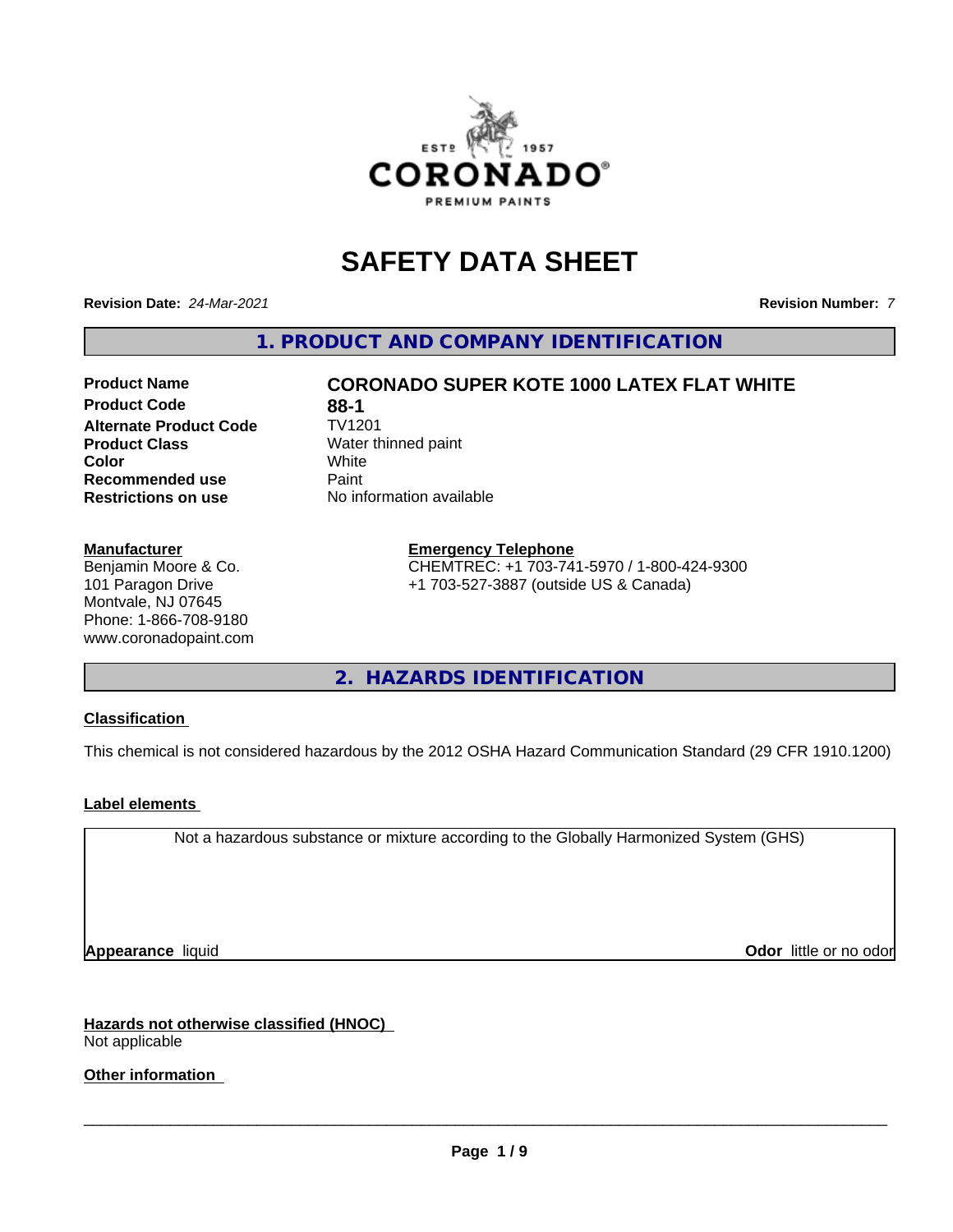No information available

 **WARNING:** This product contains isothiazolinone compounds at levels of <0.1%. These substances are biocides commonly found in most paints and a variety of personal care products as a preservative. Certain individuals may be sensitive or allergic to these substances, even at low levels.

\_\_\_\_\_\_\_\_\_\_\_\_\_\_\_\_\_\_\_\_\_\_\_\_\_\_\_\_\_\_\_\_\_\_\_\_\_\_\_\_\_\_\_\_\_\_\_\_\_\_\_\_\_\_\_\_\_\_\_\_\_\_\_\_\_\_\_\_\_\_\_\_\_\_\_\_\_\_\_\_\_\_\_\_\_\_\_\_\_\_\_\_\_

## **3. COMPOSITION INFORMATION ON COMPONENTS**

| <b>Chemical name</b> | CAS No.    | Weight-%    |
|----------------------|------------|-------------|
| Kaolin, calcined     | 92704-41-1 | $15 - 20$   |
| Limestone            | 1317-65-3  | $5 - 10$    |
| Titanium dioxide     | 13463-67-7 | $5 - 10$    |
| Nepheline svenite    | 37244-96-5 | - 5         |
| Zinc oxide           | 1314-13-2  | $0.1 - 0.5$ |

|                                                  | 4. FIRST AID MEASURES                                                                                    |
|--------------------------------------------------|----------------------------------------------------------------------------------------------------------|
| <b>General Advice</b>                            | No hazards which require special first aid measures.                                                     |
| <b>Eye Contact</b>                               | Rinse thoroughly with plenty of water for at least 15 minutes and consult a<br>physician.                |
| <b>Skin Contact</b>                              | Wash off immediately with soap and plenty of water while removing all<br>contaminated clothes and shoes. |
| <b>Inhalation</b>                                | Move to fresh air. If symptoms persist, call a physician.                                                |
| Ingestion                                        | Clean mouth with water and afterwards drink plenty of water. Consult a physician<br>if necessary.        |
| <b>Most Important</b><br><b>Symptoms/Effects</b> | None known.                                                                                              |
| <b>Notes To Physician</b>                        | Treat symptomatically.                                                                                   |
|                                                  | 5. FIRE-FIGHTING MEASURES                                                                                |
| <b>Suitable Extinguishing Media</b>              | Use extinguishing measures that are appropriate to local                                                 |

|                                                       | circumstances and the surrounding environment.                                                                                               |
|-------------------------------------------------------|----------------------------------------------------------------------------------------------------------------------------------------------|
| Protective equipment and precautions for firefighters | As in any fire, wear self-contained breathing apparatus<br>pressure-demand, MSHA/NIOSH (approved or equivalent)<br>and full protective gear. |
| <b>Specific Hazards Arising From The Chemical</b>     | Closed containers may rupture if exposed to fire or<br>extreme heat.                                                                         |
| Sensitivity to mechanical impact                      | No.                                                                                                                                          |
| Sensitivity to static discharge                       | No.                                                                                                                                          |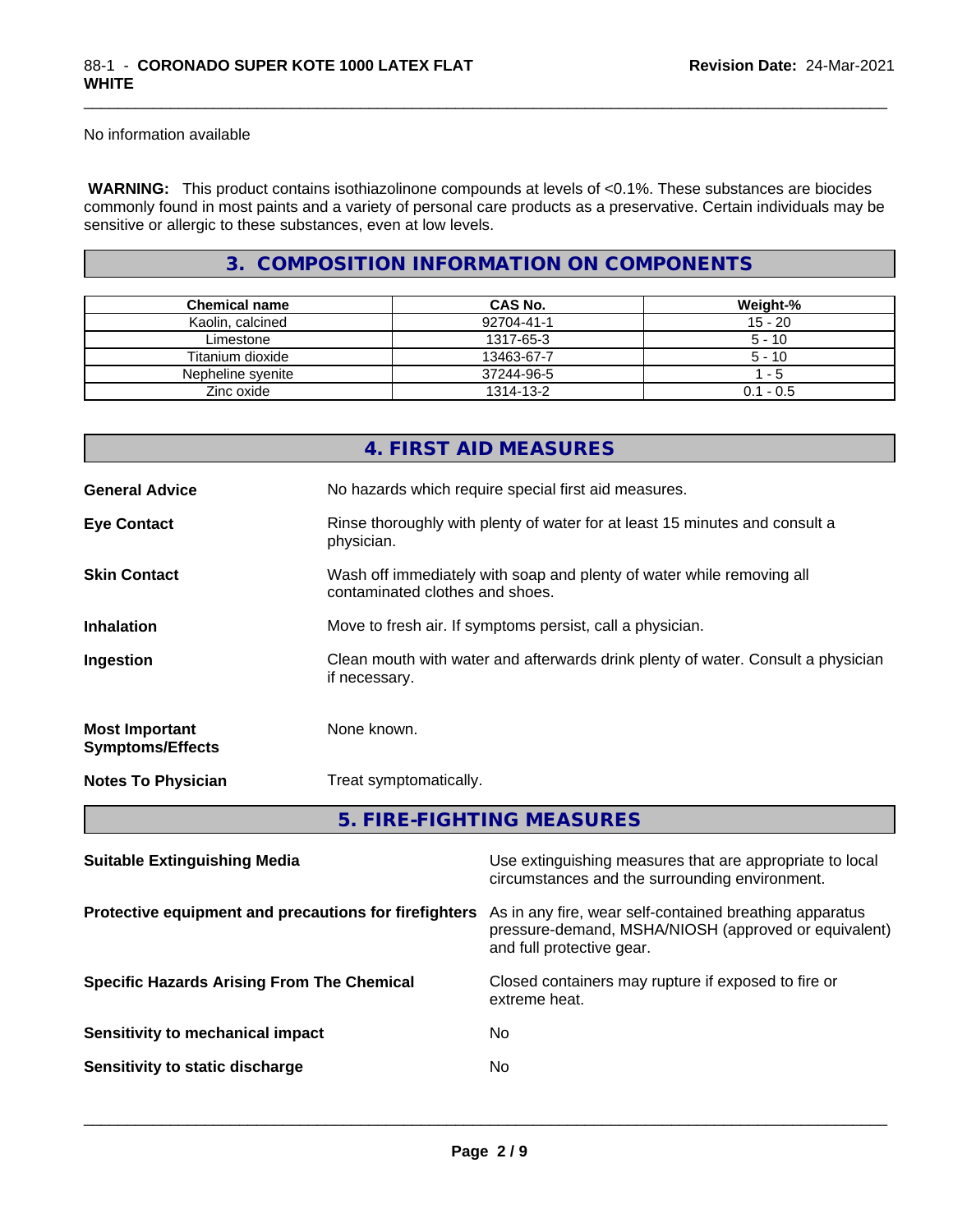| <b>Flash Point Data</b><br>Flash point (°F)<br>Flash Point (°C)<br><b>Method</b> |                 | Not applicable<br>Not applicable<br>Not applicable |                                |
|----------------------------------------------------------------------------------|-----------------|----------------------------------------------------|--------------------------------|
| <b>Flammability Limits In Air</b>                                                |                 |                                                    |                                |
| Lower flammability limit:<br><b>Upper flammability limit:</b>                    |                 | Not applicable<br>Not applicable                   |                                |
| <b>NFPA</b><br>Health: 1                                                         | Flammability: 0 | <b>Instability: 0</b>                              | <b>Special: Not Applicable</b> |
| <b>NFPA Legend</b><br>0 - Not Hazardous<br>1 - Slightly<br>2 - Moderate          |                 |                                                    |                                |

\_\_\_\_\_\_\_\_\_\_\_\_\_\_\_\_\_\_\_\_\_\_\_\_\_\_\_\_\_\_\_\_\_\_\_\_\_\_\_\_\_\_\_\_\_\_\_\_\_\_\_\_\_\_\_\_\_\_\_\_\_\_\_\_\_\_\_\_\_\_\_\_\_\_\_\_\_\_\_\_\_\_\_\_\_\_\_\_\_\_\_\_\_

- 3 High
- 4 Severe

*The ratings assigned are only suggested ratings, the contractor/employer has ultimate responsibilities for NFPA ratings where this system is used.*

*Additional information regarding the NFPA rating system is available from the National Fire Protection Agency (NFPA) at www.nfpa.org.*

|                                  | 6. ACCIDENTAL RELEASE MEASURES                                                                                                                                                   |
|----------------------------------|----------------------------------------------------------------------------------------------------------------------------------------------------------------------------------|
| <b>Personal Precautions</b>      | Avoid contact with skin, eyes and clothing. Ensure adequate ventilation.                                                                                                         |
| <b>Other Information</b>         | Prevent further leakage or spillage if safe to do so.                                                                                                                            |
| <b>Environmental precautions</b> | See Section 12 for additional Ecological Information.                                                                                                                            |
| <b>Methods for Cleaning Up</b>   | Soak up with inert absorbent material. Sweep up and shovel into suitable<br>containers for disposal.                                                                             |
|                                  | 7. HANDLING AND STORAGE                                                                                                                                                          |
| <b>Handling</b>                  | Avoid contact with skin, eyes and clothing. Avoid breathing vapors, spray mists or<br>sanding dust. In case of insufficient ventilation, wear suitable respiratory<br>equipment. |
| <b>Storage</b>                   | Keep container tightly closed. Keep out of the reach of children.                                                                                                                |
| <b>Incompatible Materials</b>    | No information available                                                                                                                                                         |

# **8. EXPOSURE CONTROLS/PERSONAL PROTECTION**

#### **Exposure Limits**

| <b>Chemical name</b> | <b>ACGIH TLV</b>                                    | <b>OSHA PEL</b>           |
|----------------------|-----------------------------------------------------|---------------------------|
| ∟imestone            | N/E                                                 | $15 \text{ mg/m}^3$ - TWA |
|                      |                                                     | $5 \text{ ma/m}^3$ - TWA  |
| Titanium dioxide     | TWA: $10 \text{ ma/m}^3$                            | 15 mg/m $3$ - TWA         |
| Zinc oxide           | STEL: 10 mg/m <sup>3</sup> respirable particulate l | $5 \text{ mg/m}^3$ - TWA  |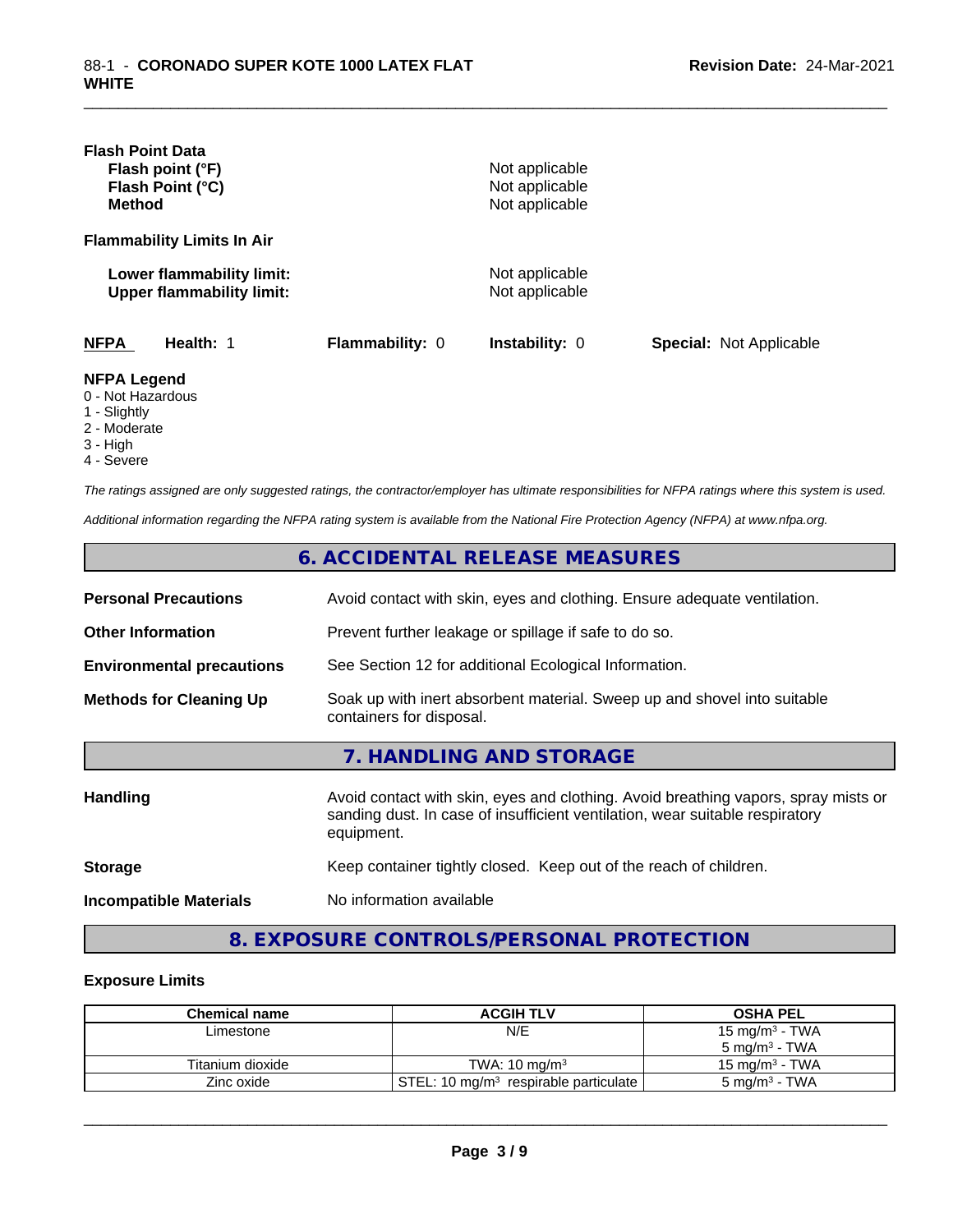| <b>TWA</b><br>matter<br>$\cdot$ m m $\sigma$<br>.<br>TWA.<br>respirable particulate<br>ma/m <sup>3</sup><br>matter |  |
|--------------------------------------------------------------------------------------------------------------------|--|
|--------------------------------------------------------------------------------------------------------------------|--|

\_\_\_\_\_\_\_\_\_\_\_\_\_\_\_\_\_\_\_\_\_\_\_\_\_\_\_\_\_\_\_\_\_\_\_\_\_\_\_\_\_\_\_\_\_\_\_\_\_\_\_\_\_\_\_\_\_\_\_\_\_\_\_\_\_\_\_\_\_\_\_\_\_\_\_\_\_\_\_\_\_\_\_\_\_\_\_\_\_\_\_\_\_

#### **Legend**

ACGIH - American Conference of Governmental Industrial Hygienists Exposure Limits OSHA - Occupational Safety & Health Administration Exposure Limits N/E - Not Established

| <b>Engineering Measures</b>          | Ensure adequate ventilation, especially in confined areas.               |
|--------------------------------------|--------------------------------------------------------------------------|
| <b>Personal Protective Equipment</b> |                                                                          |
| <b>Eye/Face Protection</b>           | Safety glasses with side-shields.                                        |
| <b>Skin Protection</b>               | Protective gloves and impervious clothing.                               |
| <b>Respiratory Protection</b>        | In case of insufficient ventilation wear suitable respiratory equipment. |

### **Hygiene Measures** Avoid contact with skin, eyes and clothing. Remove and wash contaminated clothing before re-use. Wash thoroughly after handling.

### **9. PHYSICAL AND CHEMICAL PROPERTIES**

**Appearance** liquid **Odor** little or no odor **Odor Threshold**<br> **Density (Ibs/gal)**<br> **Density (Ibs/gal)**<br> **No information available**<br>
10.75 - 10.85 **Density (lbs/gal)** 10.75 - 10.75 - 10.75 - 10.75 - 10.75 - 10.75 - 10.75 - 10.75 - 10.75 - 10.75 - 10.75 - 10.75 - 10.75 - 10.75 - 10.75 - 10.75 - 10.75 - 10.75 - 10.75 - 10.75 - 10.75 - 10.75 - 10.75 - 10.75 - 10.75 - 10 **Specific Gravity**<br>pH **Viscosity (cps)** No information available **Solubility(ies)** No information available **Water solubility** No information available **Evaporation Rate No information available No information available Vapor pressure** No information available **Vapor density No information available No information available Wt. % Solids** 35 - 50 **Vol. % Solids** 20 - 35<br> **Wt. % Volatiles** 20 - 35 **Wt. % Volatiles Vol. % Volatiles** 65 - 80 **VOC Regulatory Limit (g/L)** < 50 **Boiling Point (°F)** 212 **Boiling Point (°C)** 100<br> **Preezing point (°F)** 100<br>
132 **Freezing point (°F) Freezing Point (°C)** 0 **Flash point (°F)**<br> **Flash Point (°C)**<br> **Flash Point (°C)**<br> **Point (°C) Flash Point (°C) Method** Not applicable **Flammability (solid, gas)**<br> **Upper flammability limit:**<br>
Upper flammability limit:<br>  $\begin{array}{ccc}\n\bullet & \bullet & \bullet \\
\bullet & \bullet & \bullet\n\end{array}$ **Upper flammability limit:**<br> **Lower flammability limit:**<br>
Not applicable<br>
Not applicable **Lower flammability limit:**<br> **Autoignition Temperature (°F)** Not applicable havailable available **Autoignition Temperature (°F)**<br> **Autoignition Temperature (°C)** No information available **Autoignition Temperature (°C) Decomposition Temperature (°F)** No information available **Decomposition Temperature (°C)** No information available<br> **Partition coefficient No information available Partition coefficient** 

**No information available**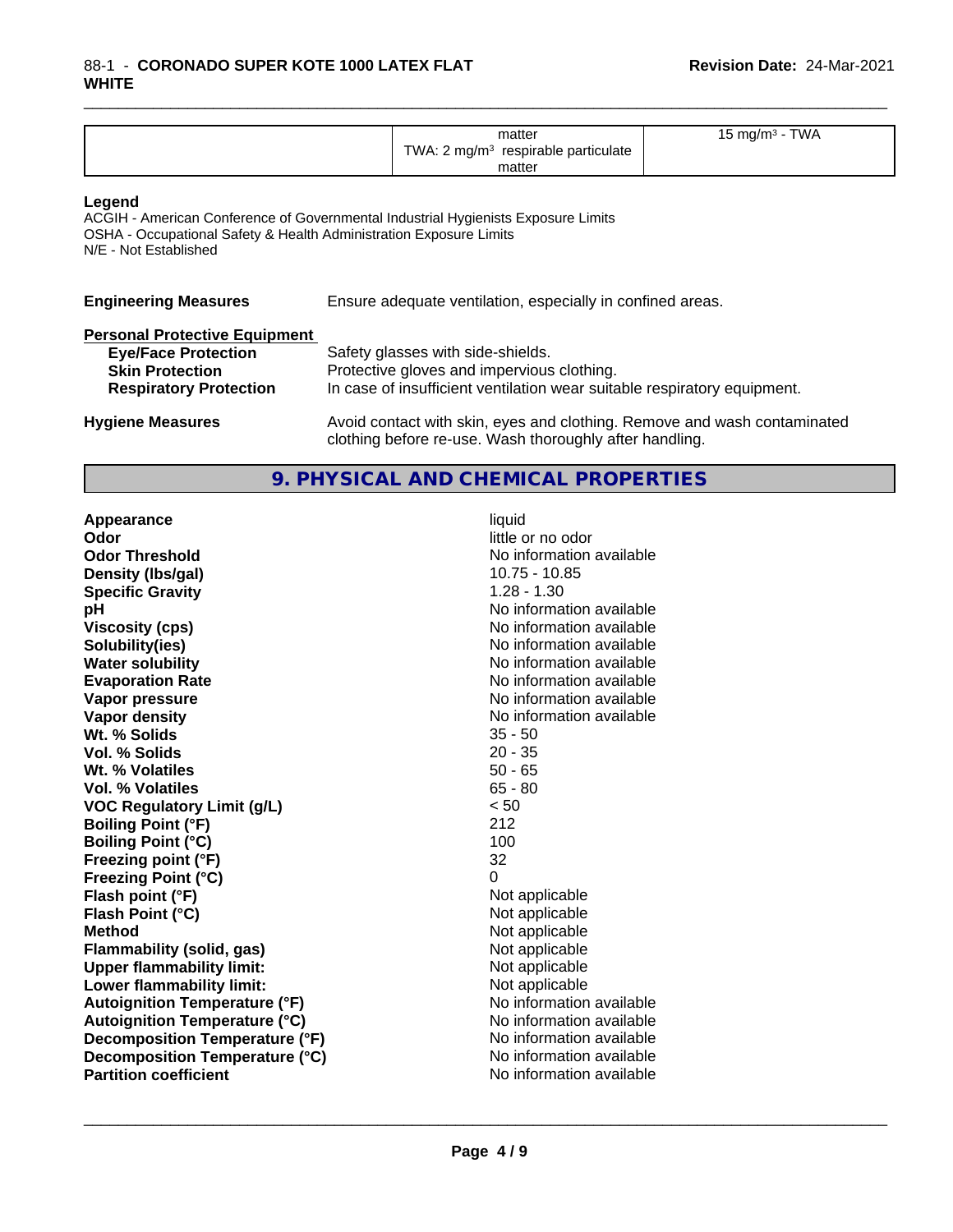# **10. STABILITY AND REACTIVITY**

\_\_\_\_\_\_\_\_\_\_\_\_\_\_\_\_\_\_\_\_\_\_\_\_\_\_\_\_\_\_\_\_\_\_\_\_\_\_\_\_\_\_\_\_\_\_\_\_\_\_\_\_\_\_\_\_\_\_\_\_\_\_\_\_\_\_\_\_\_\_\_\_\_\_\_\_\_\_\_\_\_\_\_\_\_\_\_\_\_\_\_\_\_

| <b>Reactivity</b>                         | Not Applicable                           |
|-------------------------------------------|------------------------------------------|
| <b>Chemical Stability</b>                 | Stable under normal conditions.          |
| <b>Conditions to avoid</b>                | Prevent from freezing.                   |
| <b>Incompatible Materials</b>             | No materials to be especially mentioned. |
| <b>Hazardous Decomposition Products</b>   | None under normal use.                   |
| <b>Possibility of hazardous reactions</b> | None under normal conditions of use.     |

# **11. TOXICOLOGICAL INFORMATION**

| <b>Product Information</b>                                                                                                                                                                                                                                                                                                                                                     |                                                                                                                                                                                                                                                                                                                                                                                                                                                                                                                                                      |
|--------------------------------------------------------------------------------------------------------------------------------------------------------------------------------------------------------------------------------------------------------------------------------------------------------------------------------------------------------------------------------|------------------------------------------------------------------------------------------------------------------------------------------------------------------------------------------------------------------------------------------------------------------------------------------------------------------------------------------------------------------------------------------------------------------------------------------------------------------------------------------------------------------------------------------------------|
| Information on likely routes of exposure                                                                                                                                                                                                                                                                                                                                       |                                                                                                                                                                                                                                                                                                                                                                                                                                                                                                                                                      |
| <b>Principal Routes of Exposure</b>                                                                                                                                                                                                                                                                                                                                            | Eye contact, skin contact and inhalation.                                                                                                                                                                                                                                                                                                                                                                                                                                                                                                            |
| <b>Acute Toxicity</b>                                                                                                                                                                                                                                                                                                                                                          |                                                                                                                                                                                                                                                                                                                                                                                                                                                                                                                                                      |
| <b>Product Information</b>                                                                                                                                                                                                                                                                                                                                                     | No information available                                                                                                                                                                                                                                                                                                                                                                                                                                                                                                                             |
|                                                                                                                                                                                                                                                                                                                                                                                | Symptoms related to the physical, chemical and toxicological characteristics                                                                                                                                                                                                                                                                                                                                                                                                                                                                         |
| <b>Symptoms</b>                                                                                                                                                                                                                                                                                                                                                                | No information available                                                                                                                                                                                                                                                                                                                                                                                                                                                                                                                             |
|                                                                                                                                                                                                                                                                                                                                                                                | Delayed and immediate effects as well as chronic effects from short and long-term exposure                                                                                                                                                                                                                                                                                                                                                                                                                                                           |
| Eye contact<br><b>Skin contact</b><br><b>Inhalation</b><br>Ingestion<br><b>Sensitization</b><br><b>Neurological Effects</b><br><b>Mutagenic Effects</b><br><b>Reproductive Effects</b><br><b>Developmental Effects</b><br><b>Target organ effects</b><br><b>STOT - single exposure</b><br><b>STOT - repeated exposure</b><br>Other adverse effects<br><b>Aspiration Hazard</b> | May cause slight irritation.<br>Substance may cause slight skin irritation. Prolonged or repeated contact may dry<br>skin and cause irritation.<br>May cause irritation of respiratory tract.<br>Ingestion may cause gastrointestinal irritation, nausea, vomiting and diarrhea.<br>No information available<br>No information available.<br>No information available.<br>No information available.<br>No information available.<br>No information available.<br>No information available.<br>No information available.<br>No information available. |

**Numerical measures of toxicity**

**The following values are calculated based on chapter 3.1 of the GHS document**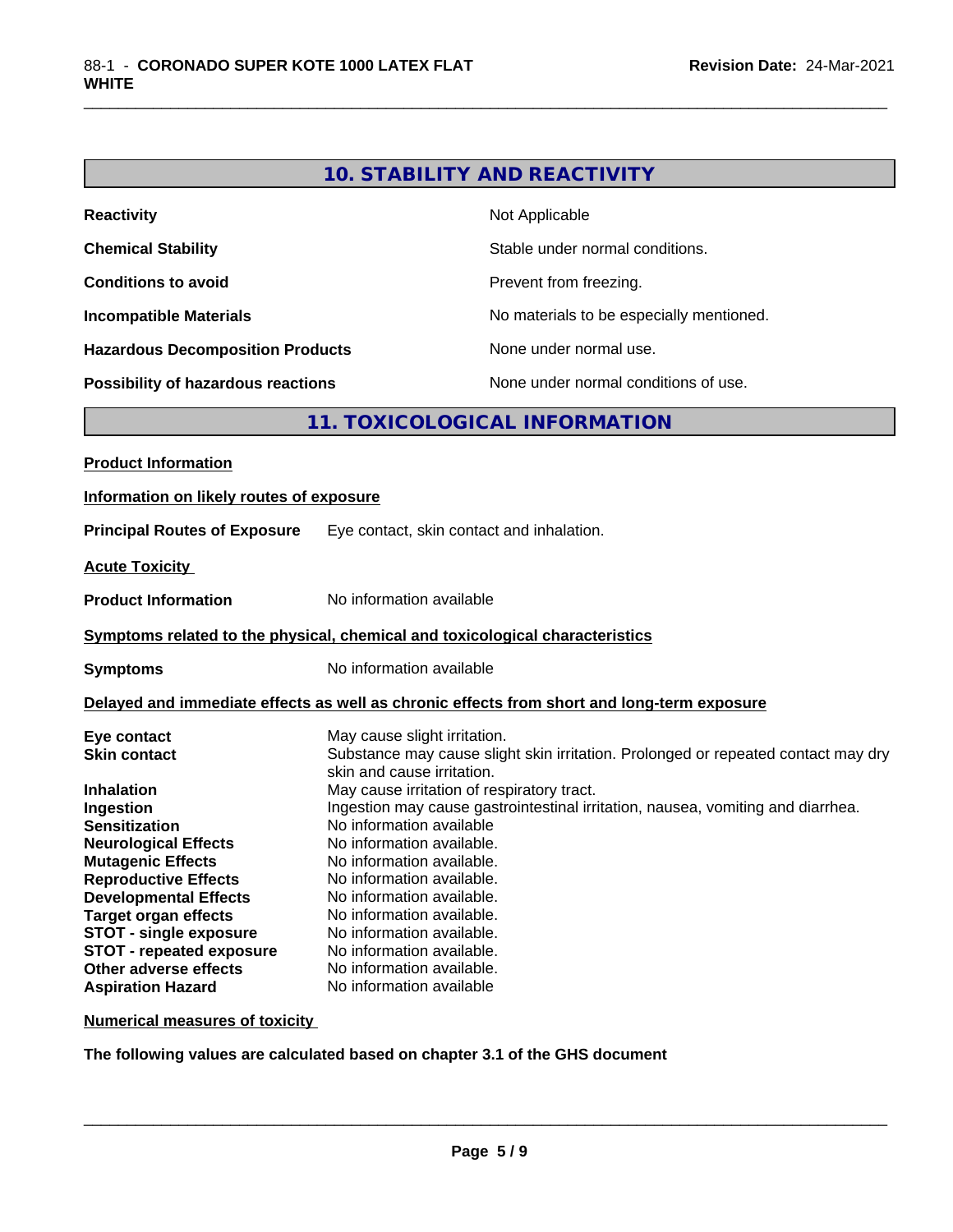#### **ATEmix (oral)** 9969 mg/kg

#### **Component Information**

| Chemical name                  | Oral LD50             | Dermal LD50 | Inhalation LC50 |
|--------------------------------|-----------------------|-------------|-----------------|
| Kaolin, calcined<br>92704-41-1 | $>$ 2000 mg/kg (Rat)  |             |                 |
| Titanium dioxide<br>13463-67-7 | $> 10000$ mg/kg (Rat) |             |                 |
| Zinc oxide<br>1314-13-2        | $>$ 5000 mg/kg (Rat)  |             |                 |

\_\_\_\_\_\_\_\_\_\_\_\_\_\_\_\_\_\_\_\_\_\_\_\_\_\_\_\_\_\_\_\_\_\_\_\_\_\_\_\_\_\_\_\_\_\_\_\_\_\_\_\_\_\_\_\_\_\_\_\_\_\_\_\_\_\_\_\_\_\_\_\_\_\_\_\_\_\_\_\_\_\_\_\_\_\_\_\_\_\_\_\_\_

#### **Chronic Toxicity**

#### **Carcinogenicity**

*The information below indicateswhether each agency has listed any ingredient as a carcinogen:.*

| <b>Chemical</b><br>name          | <b>IARC</b>                  | NTP | ດເ⊔∧<br>JJNP |
|----------------------------------|------------------------------|-----|--------------|
|                                  | .<br>2B<br>Human<br>Possible |     | ∟isted       |
| $- - -$<br>. dioxide<br>ïtanium. | Carcinogen                   |     |              |

• Although IARC has classified titanium dioxide as possibly carcinogenic to humans (2B), their summary concludes: "No significant exposure to titanium dioxide is thought to occur during the use of products in which titanium dioxide is bound to other materials, such as paint."

#### **Legend**

IARC - International Agency for Research on Cancer NTP - National Toxicity Program OSHA - Occupational Safety & Health Administration

**12. ECOLOGICAL INFORMATION**

### **Ecotoxicity Effects**

The environmental impact of this product has not been fully investigated.

#### **Product Information**

#### **Acute Toxicity to Fish**

No information available

#### **Acute Toxicity to Aquatic Invertebrates**

No information available

#### **Acute Toxicity to Aquatic Plants**

No information available

#### **Persistence / Degradability**

No information available.

#### **Bioaccumulation**

No information available.

#### **Mobility in Environmental Media**

No information available.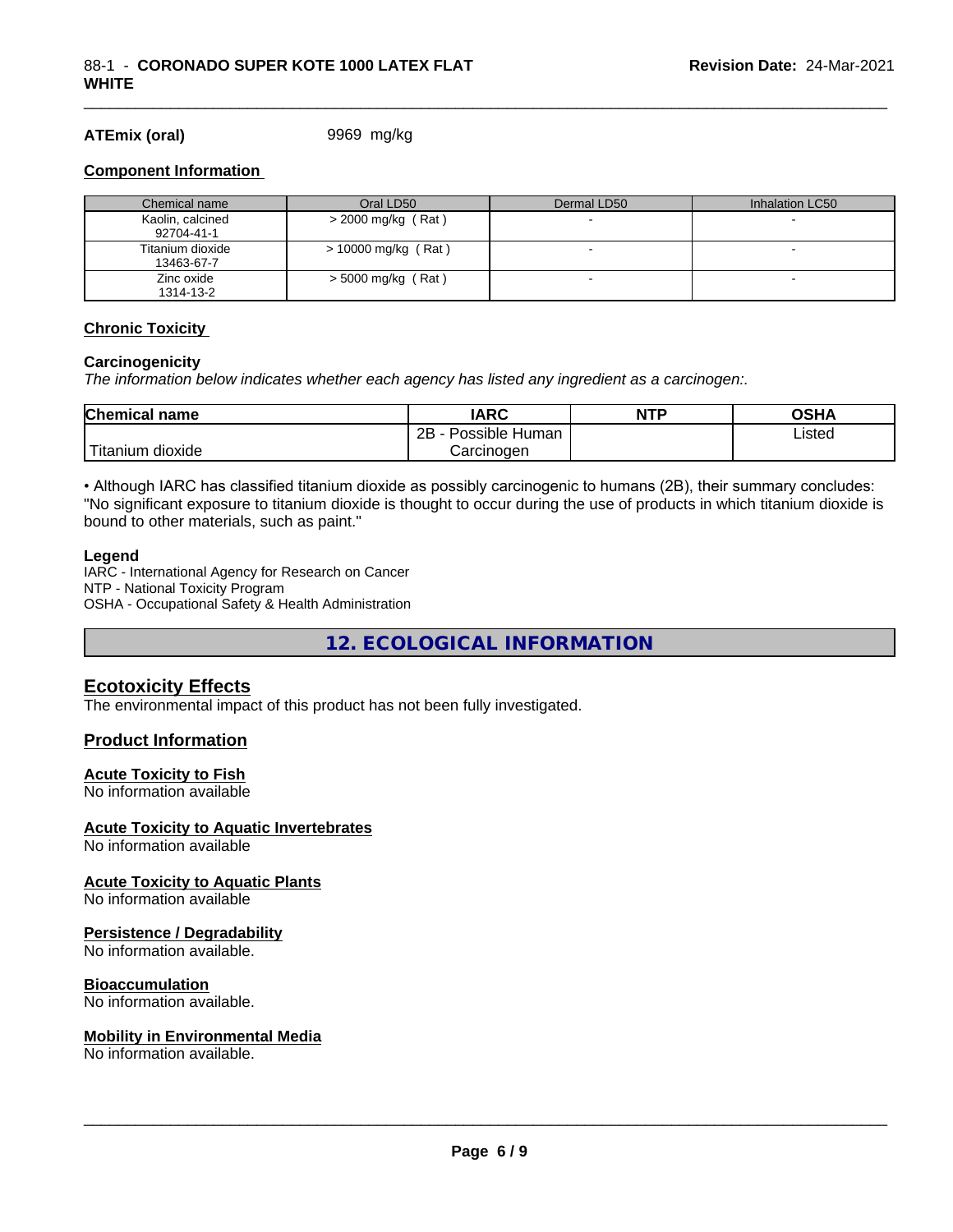**Ozone** No information available

### **Component Information**

#### **Acute Toxicity to Fish**

Titanium dioxide  $\overline{\text{LC50:}}$  > 1000 mg/L (Fathead Minnow - 96 hr.)

#### **Acute Toxicity to Aquatic Invertebrates**

No information available

#### **Acute Toxicity to Aquatic Plants**

No information available

|                                                  | 13. DISPOSAL CONSIDERATIONS                                                                                                                                                                                               |
|--------------------------------------------------|---------------------------------------------------------------------------------------------------------------------------------------------------------------------------------------------------------------------------|
| <b>Waste Disposal Method</b>                     | Dispose of in accordance with federal, state, and local regulations. Local<br>requirements may vary, consult your sanitation department or state-designated<br>environmental protection agency for more disposal options. |
|                                                  | <b>14. TRANSPORT INFORMATION</b>                                                                                                                                                                                          |
| <b>DOT</b>                                       | Not regulated                                                                                                                                                                                                             |
| <b>ICAO/IATA</b>                                 | Not regulated                                                                                                                                                                                                             |
| <b>IMDG/IMO</b>                                  | Not regulated                                                                                                                                                                                                             |
|                                                  | <b>15. REGULATORY INFORMATION</b>                                                                                                                                                                                         |
| <b>International Inventories</b>                 |                                                                                                                                                                                                                           |
| <b>TSCA: United States</b><br><b>DSL: Canada</b> | Yes - All components are listed or exempt.<br>No - Not all of the components are listed.<br>One or more component is listed on NDSL.                                                                                      |
| <b>Federal Regulations</b>                       |                                                                                                                                                                                                                           |
| SARA 311/312 hazardous categorization            |                                                                                                                                                                                                                           |

\_\_\_\_\_\_\_\_\_\_\_\_\_\_\_\_\_\_\_\_\_\_\_\_\_\_\_\_\_\_\_\_\_\_\_\_\_\_\_\_\_\_\_\_\_\_\_\_\_\_\_\_\_\_\_\_\_\_\_\_\_\_\_\_\_\_\_\_\_\_\_\_\_\_\_\_\_\_\_\_\_\_\_\_\_\_\_\_\_\_\_\_\_

| ANA 91 179 IZ HUZUI UOUS CUICYON ZUNON |    |  |  |  |
|----------------------------------------|----|--|--|--|
| Acute health hazard                    | Nο |  |  |  |
| Chronic Health Hazard                  | Nο |  |  |  |
| Fire hazard                            | Nο |  |  |  |
| Sudden release of pressure hazard      | N٥ |  |  |  |
| Reactive Hazard                        | N٥ |  |  |  |
|                                        |    |  |  |  |

### **SARA 313**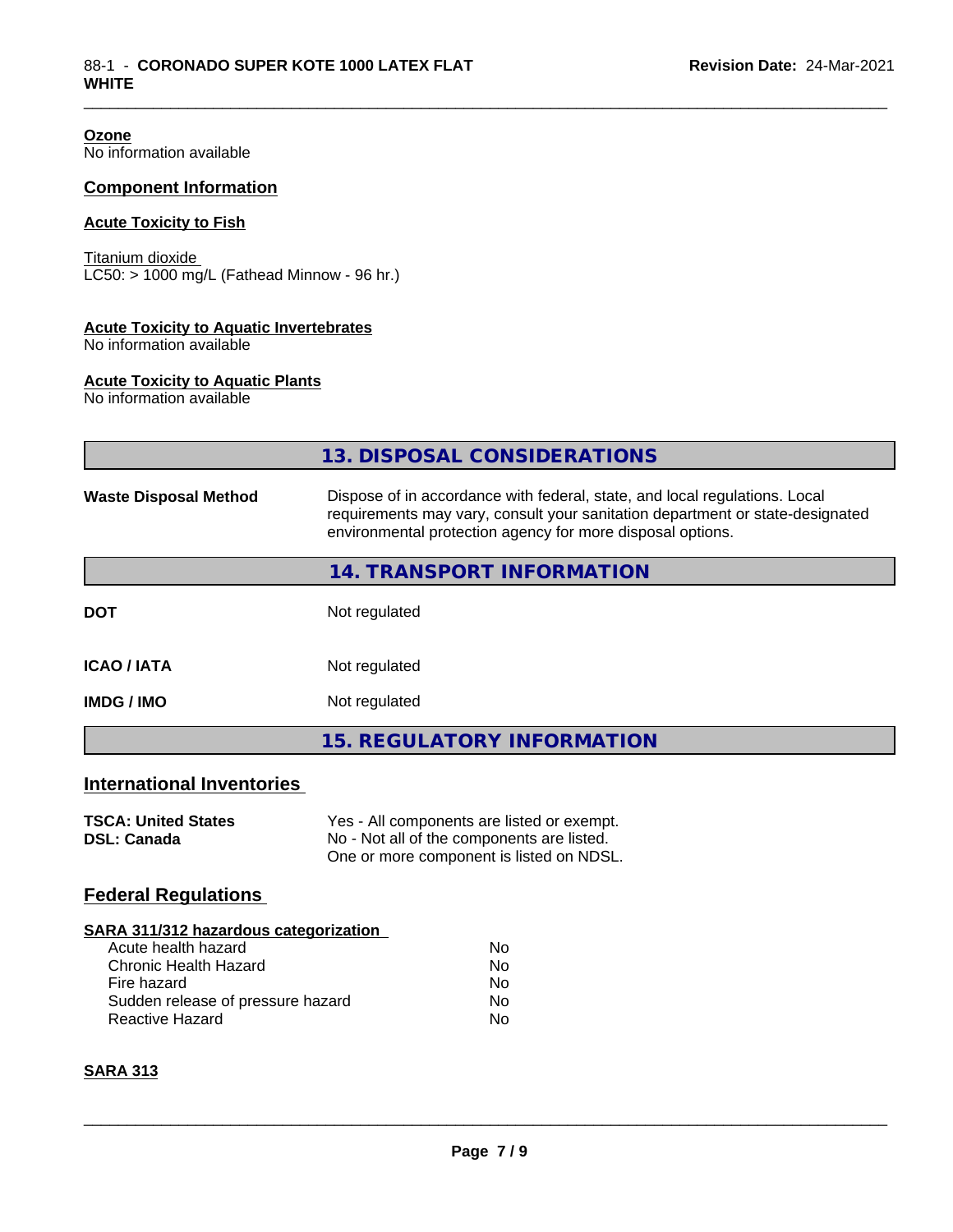Section 313 of Title III of the Superfund Amendments and Reauthorization Act of 1986 (SARA). This product contains a chemical or chemicals which are subject to the reporting requirements of the Act and Title 40 of the Code of Federal Regulations, Part 372:

\_\_\_\_\_\_\_\_\_\_\_\_\_\_\_\_\_\_\_\_\_\_\_\_\_\_\_\_\_\_\_\_\_\_\_\_\_\_\_\_\_\_\_\_\_\_\_\_\_\_\_\_\_\_\_\_\_\_\_\_\_\_\_\_\_\_\_\_\_\_\_\_\_\_\_\_\_\_\_\_\_\_\_\_\_\_\_\_\_\_\_\_\_

*None*

#### **Clean Air Act,Section 112 Hazardous Air Pollutants (HAPs) (see 40 CFR 61)**

This product contains the following HAPs:

*None*

### **US State Regulations**

#### **California Proposition 65**

**AVIMARNING:** Cancer and Reproductive Harm– www.P65warnings.ca.gov

#### **State Right-to-Know**

| emica.<br>name<br>~ ⊔ | - -<br>wю<br>aunuscus | Jersev<br><b>Nev</b> | svlvania |
|-----------------------|-----------------------|----------------------|----------|
| Limestone             |                       |                      |          |
| dioxide<br>l itanium  |                       |                      |          |

**Legend**

X - Listed

| <b>16. OTHER INFORMATION</b> |                                                    |                                                                            |                      |                                                                                                                                                 |  |  |
|------------------------------|----------------------------------------------------|----------------------------------------------------------------------------|----------------------|-------------------------------------------------------------------------------------------------------------------------------------------------|--|--|
| HMIS -                       | Health: 1                                          | <b>Flammability: 0</b>                                                     | <b>Reactivity: 0</b> | $PPE: -$                                                                                                                                        |  |  |
| <b>HMIS Legend</b>           |                                                    |                                                                            |                      |                                                                                                                                                 |  |  |
| 0 - Minimal Hazard           |                                                    |                                                                            |                      |                                                                                                                                                 |  |  |
| 1 - Slight Hazard            |                                                    |                                                                            |                      |                                                                                                                                                 |  |  |
| 2 - Moderate Hazard          |                                                    |                                                                            |                      |                                                                                                                                                 |  |  |
| 3 - Serious Hazard           |                                                    |                                                                            |                      |                                                                                                                                                 |  |  |
| 4 - Severe Hazard            |                                                    |                                                                            |                      |                                                                                                                                                 |  |  |
| * - Chronic Hazard           |                                                    |                                                                            |                      |                                                                                                                                                 |  |  |
|                              |                                                    | X - Consult your supervisor or S.O.P. for "Special" handling instructions. |                      |                                                                                                                                                 |  |  |
|                              | present under the actual normal conditions of use. |                                                                            |                      | Note: The PPE rating has intentionally been left blank. Choose appropriate PPE that will protect employees from the hazards the material will   |  |  |
|                              |                                                    |                                                                            |                      | Caution: HMIS® ratings are based on a 0-4 rating scale, with 0 representing minimal hazards or risks, and 4 representing significant hazards or |  |  |

*Caution: HMISÒ ratings are based on a 0-4 rating scale, with 0 representing minimal hazards or risks, and 4 representing significant hazards or risks. Although HMISÒ ratings are not required on MSDSs under 29 CFR 1910.1200, the preparer, has chosen to provide them. HMISÒ ratings are to be used only in conjunction with a fully implemented HMISÒ program by workers who have received appropriate HMISÒ training. HMISÒ is a registered trade and service mark of the NPCA. HMISÒ materials may be purchased exclusively from J. J. Keller (800) 327-6868.*

 **WARNING!** If you scrape, sand, or remove old paint, you may release lead dust. LEAD IS TOXIC. EXPOSURE TO LEAD DUST CAN CAUSE SERIOUS ILLNESS, SUCH AS BRAIN DAMAGE, ESPECIALLY IN CHILDREN. PREGNANT WOMEN SHOULD ALSO AVOID EXPOSURE.Wear a NIOSH approved respirator to control lead exposure. Clean up carefully with a HEPA vacuum and a wet mop. Before you start, find out how to protect yourself